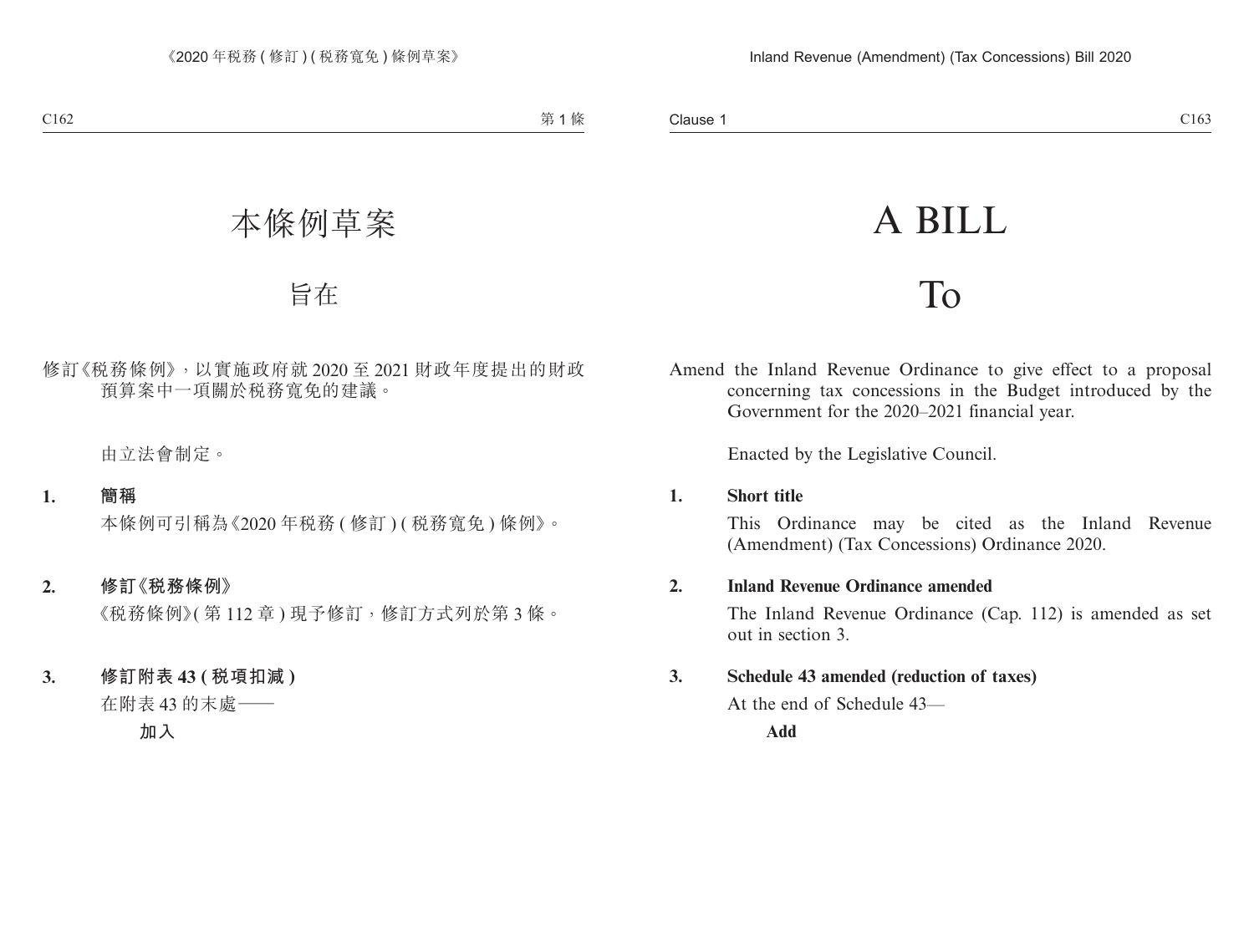Clause 3 Clause 3  $C165$ 

|    | "For the year of assessment 2019/20 |                         |                                                             |
|----|-------------------------------------|-------------------------|-------------------------------------------------------------|
|    |                                     | Column 1<br>(section)   | Column 2<br>(prescribed percentage<br>or prescribed amount) |
| 1. | Salaries tax                        |                         |                                                             |
|    | (a)                                 | section $100(1)(a)$     | $100\%$                                                     |
|    | (b)                                 | section $100(1)(b)$     | \$20,000                                                    |
| 2. | Profits tax                         |                         |                                                             |
|    |                                     | (a) section $100(2)(a)$ | $100\%$                                                     |
|    | (b)                                 | section $100(2)(b)$     | \$20,000                                                    |
| 3. | Tax under personal assessment       |                         |                                                             |
|    | (a)                                 | section $100(4)(a)$     | $100\%$                                                     |
|    | (b)                                 | section $100(4)(b)$     | $$20,000$ ".                                                |